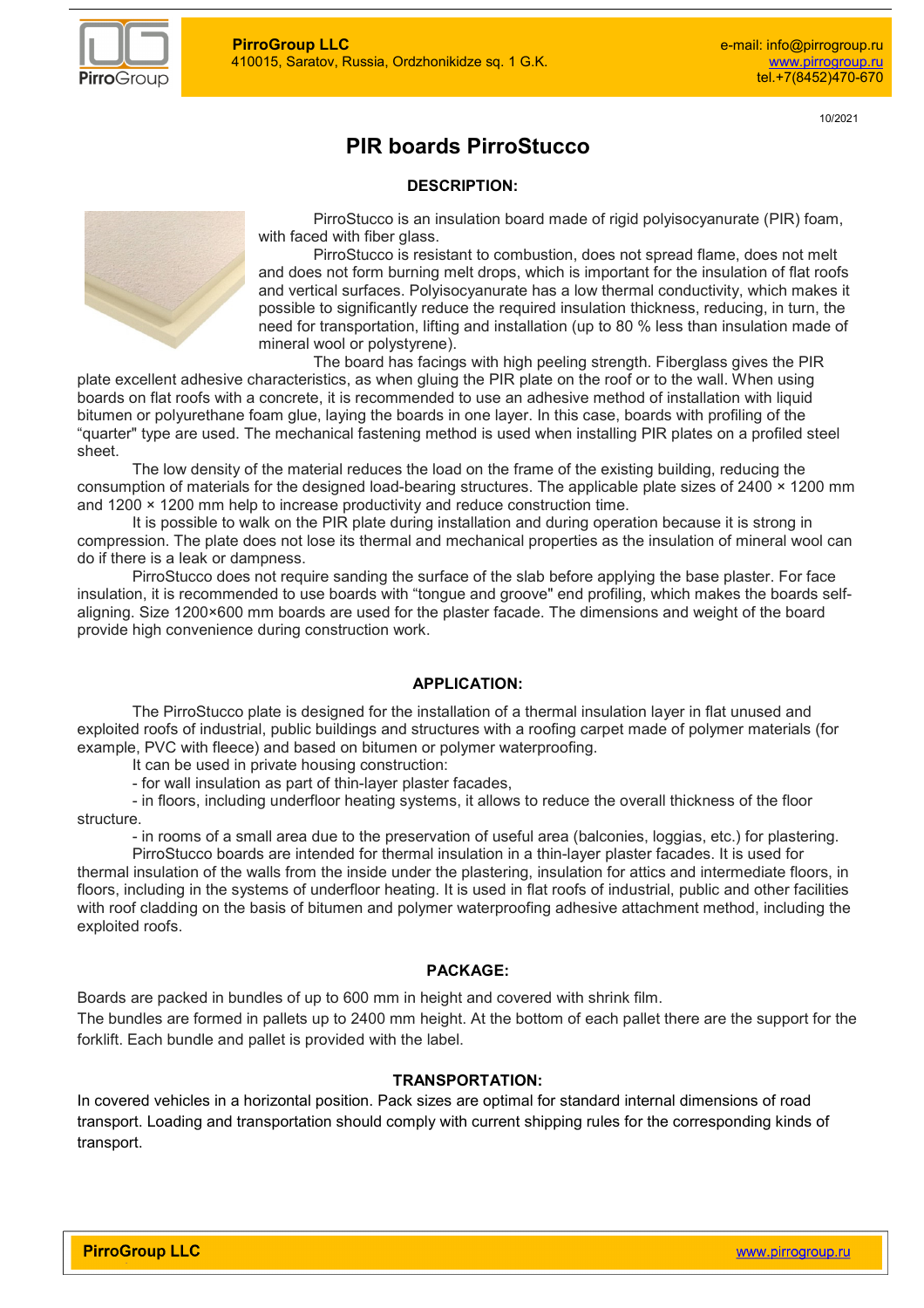

## **TECHNICAL FEATURES:**

| Characteristic                                      | Description                                                                                                                    | U. m.                         | Meaning                                     | Test method/ Standard                                                     |  |  |  |
|-----------------------------------------------------|--------------------------------------------------------------------------------------------------------------------------------|-------------------------------|---------------------------------------------|---------------------------------------------------------------------------|--|--|--|
| Facings                                             | Upper facing: fiber glass<br>Lower facing: fiber glass                                                                         |                               |                                             | TC 22.21.41-007-09151858-<br>2019 ch.1                                    |  |  |  |
|                                                     | Type I (Straight)<br>Width and Length,<br>на толщинах 30  150 mm                                                               | 1200x2400,<br>1200x1200<br>mm |                                             |                                                                           |  |  |  |
| Linear dimensions of<br>the plates and<br>profiling | Туре L (четверть 15мм),<br>Width and Length in p. d.<br>for $t = 50$ 100 mm                                                    | mm                            | 1185x2385,<br>1185x1185,<br>1185x585        | GOST R 56590-2016<br>TC 22.21.41-007-09151858-<br>2019 ch.1               |  |  |  |
|                                                     | Type Z ("tongue-and-groove"<br>$10$ mm $)$<br>Width and Length in p. d.<br>for $t = 60$ 100 mm                                 | mm                            | 1190x2390,<br>1190x1190,<br>1190x590        |                                                                           |  |  |  |
|                                                     | Thickness class by limit<br>deviation                                                                                          | mm                            | T3 $t \leq 40$ mm<br>T2 $t \geq 50$ mm      | GOST EN 823-2011<br>GOST P 56590-2016                                     |  |  |  |
|                                                     | Board PIR, $\lambda_{10}$                                                                                                      | $W/m$ K                       | 0,023                                       | GOST 7076-99                                                              |  |  |  |
| Thermal conductivity                                | Board PIR, $\lambda_A$                                                                                                         | $W/m$ K                       | 0,024                                       | GOST 7076-99,                                                             |  |  |  |
|                                                     | Board PIR, $\lambda_B$                                                                                                         | W/m·K                         | 0,025                                       | GOST 24816-81,<br>SP 23-101-2004                                          |  |  |  |
| Density                                             | Polyisocyanurate foam, p                                                                                                       | kg/m3                         | 31±2                                        | GOST 17177-94, TC<br>22.21.41-007-09151858-<br>2019 ch.1                  |  |  |  |
| Deformation                                         | At the specified values<br>of the compressive load and<br>temperature                                                          | $\frac{0}{2}$<br>level        | $\leq 5$<br>DLT2(5)                         | GOST EN 1605-2011,<br>GOST P 56590-2016                                   |  |  |  |
| Dimensional stability                               | At the set values of<br>temperature and humidity                                                                               | level                         | $DS(-20,0)2$<br>DS(70,90)3                  | GOST EN 1604-2011,<br>GOST R 56590-2016                                   |  |  |  |
|                                                     | With long-term partial<br>immersion, Wlp                                                                                       | kg/m2                         | ${}^{5}$ < 0,3                              | GOST EN 12087-2011                                                        |  |  |  |
| Water absorption                                    | With a short-term partial<br>immersion, Wsp                                                                                    | kg/m2                         | ${}^{5}$ 0.5                                | GOST EN 1609-2011<br>m. A                                                 |  |  |  |
| Vapor permeability                                  | Polyisocyanurate<br>foam without faces, µ                                                                                      | mg/<br>$(m \cdot h \cdot Pa)$ | $\leq 0.05$                                 | GOST 25898-2012                                                           |  |  |  |
| Vapor resistance                                    | On both facing plates                                                                                                          | $m2 \cdot h \cdot Pa/$<br>mg  | 1,5                                         |                                                                           |  |  |  |
|                                                     | For compression at 10%<br>deformation, σ<br>for plates with a thickness of:<br>$\leq 40$ MM<br>$\geq 50$ mm                    | kPa<br>(kg/cm2)               | ≥ 120(1,2)<br>$\geq 150(1,5)$               | GOST EN 826-2011                                                          |  |  |  |
| Board strength                                      | in the direction perpendicular<br>to the front surfaces, σp<br>for plates with a thickness of:<br>$\leq 50$ mm<br>$\geq 60$ mm | kPa<br>(kg/cm2)               | $\geq 80(0,8)$<br>$\geq 60(0,6)$            | GOST EN 1607-2011                                                         |  |  |  |
| Fire-technical<br>characteristics                   | Resistant to combustion<br>Flammability<br>Group of smoke-forming<br>ability<br><b>Toxicity</b>                                |                               | $\Gamma$ 2,<br>B3,<br>Д2,<br>T <sub>3</sub> | GOST 30244-94,<br>GOST 30402-96,<br>GOST 12.1.044-89,<br>p. 4.18, p. 4.20 |  |  |  |
| Application conditions temperature                  |                                                                                                                                | $^{\circ}C$                   | $-70.+110$                                  | TC 22.21.41-007-09151858-<br>2019 ch. 1                                   |  |  |  |